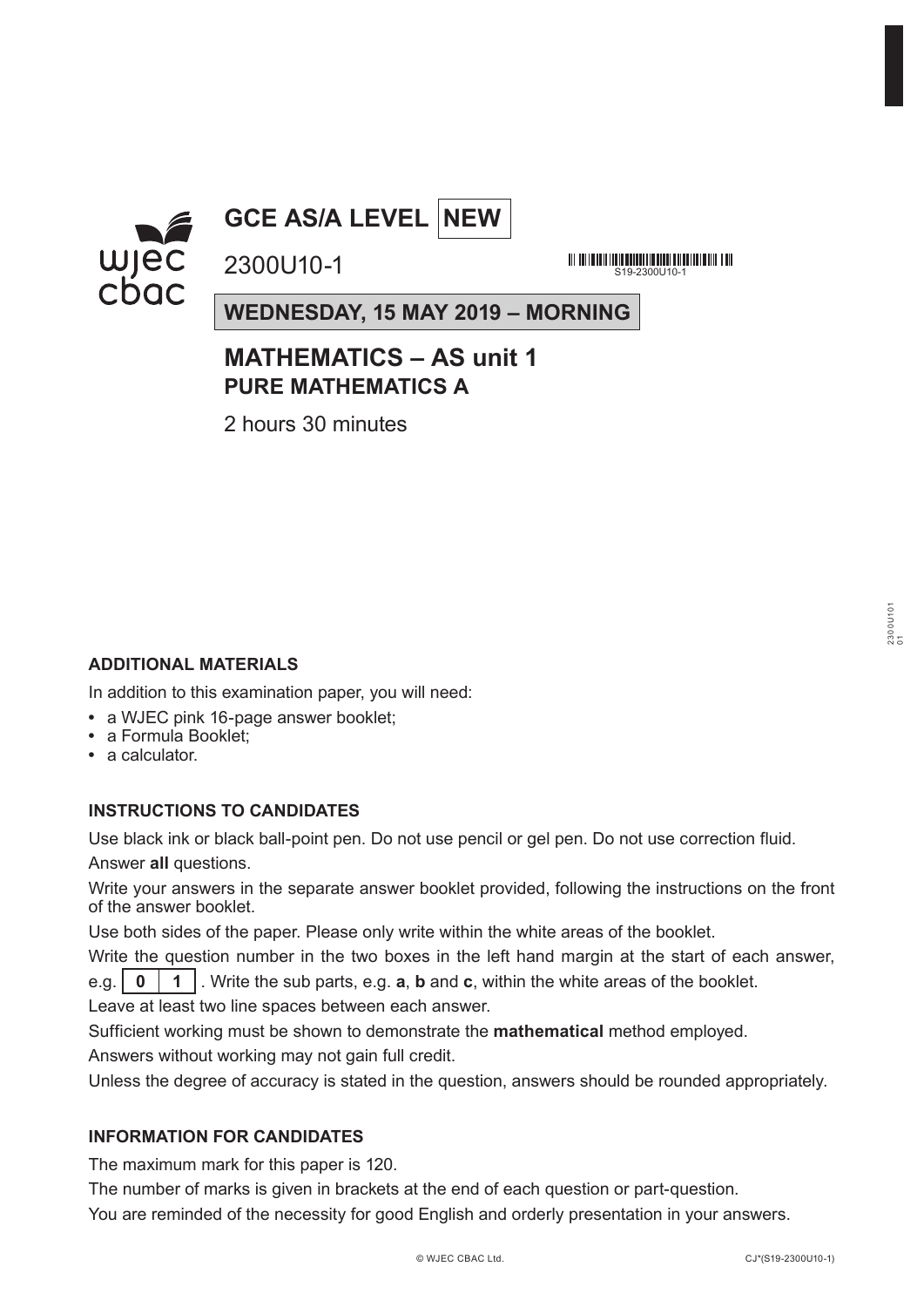2

**Reminder**: *Sufficient working must be shown to demonstrate the mathematical method employed.*

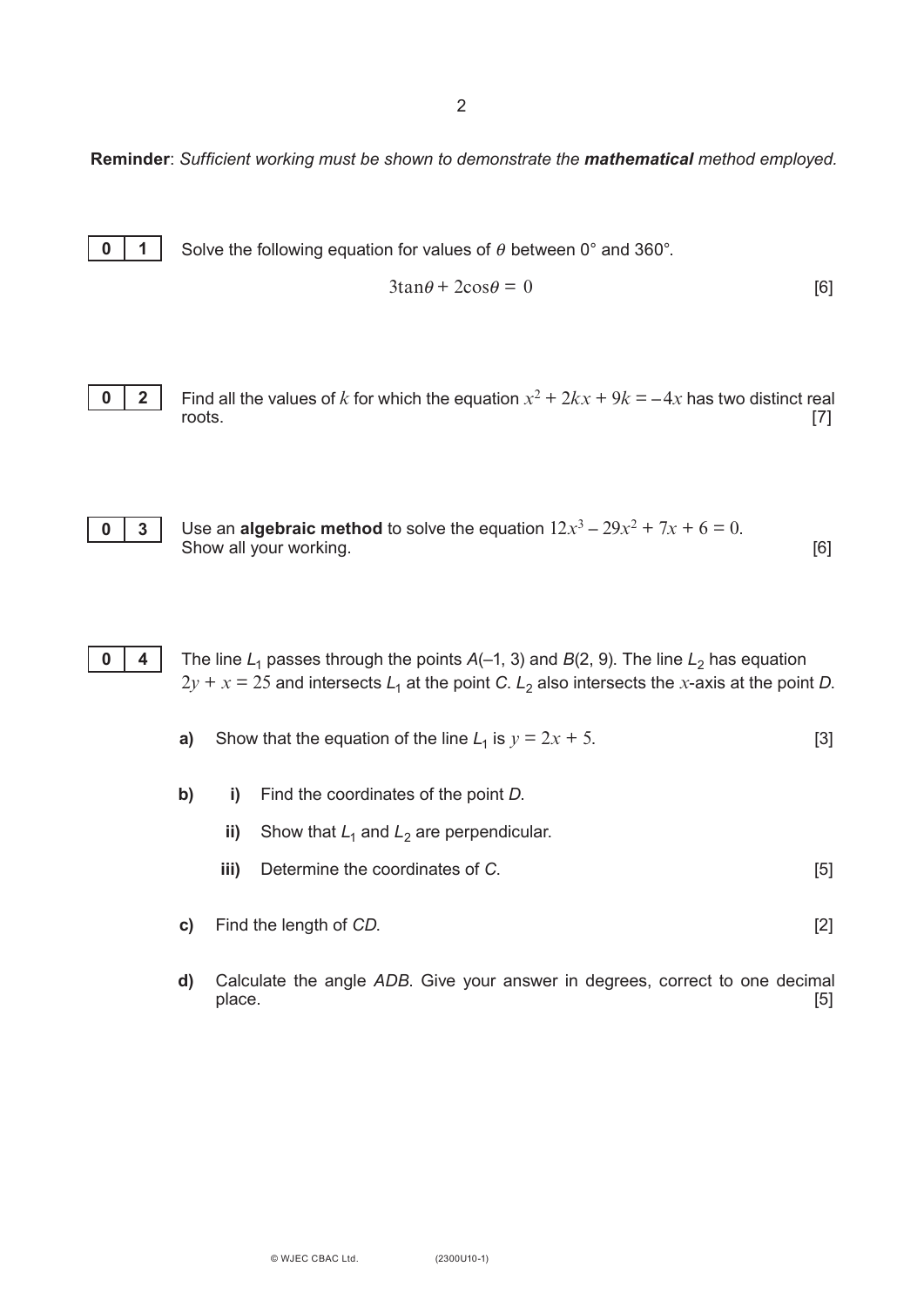

**0 5** Given that *n* is an integer such that  $1 \le n \le 4$ , prove that  $2n^2 + 5$  is a prime number. [3]



*OABC* is a parallelogram with *O* as origin.



The position vector of *A* is **a** and the position vector of *C* is **c**. The midpoint of *AB* is *D*. The point *E* divides the line *CB* such that *CE*:*EB* = 2:1.

- **a)** Find, in terms of **a** and **c**,
	- **i)** the vector **AC**,
	- **ii)** the position vector of *D*,
	- **iii)** the position vector of *E*. [3]
- **b)** Determine whether or not *DE* is parallel to *AC*, clearly stating your reason. [2]

## **TURN OVER**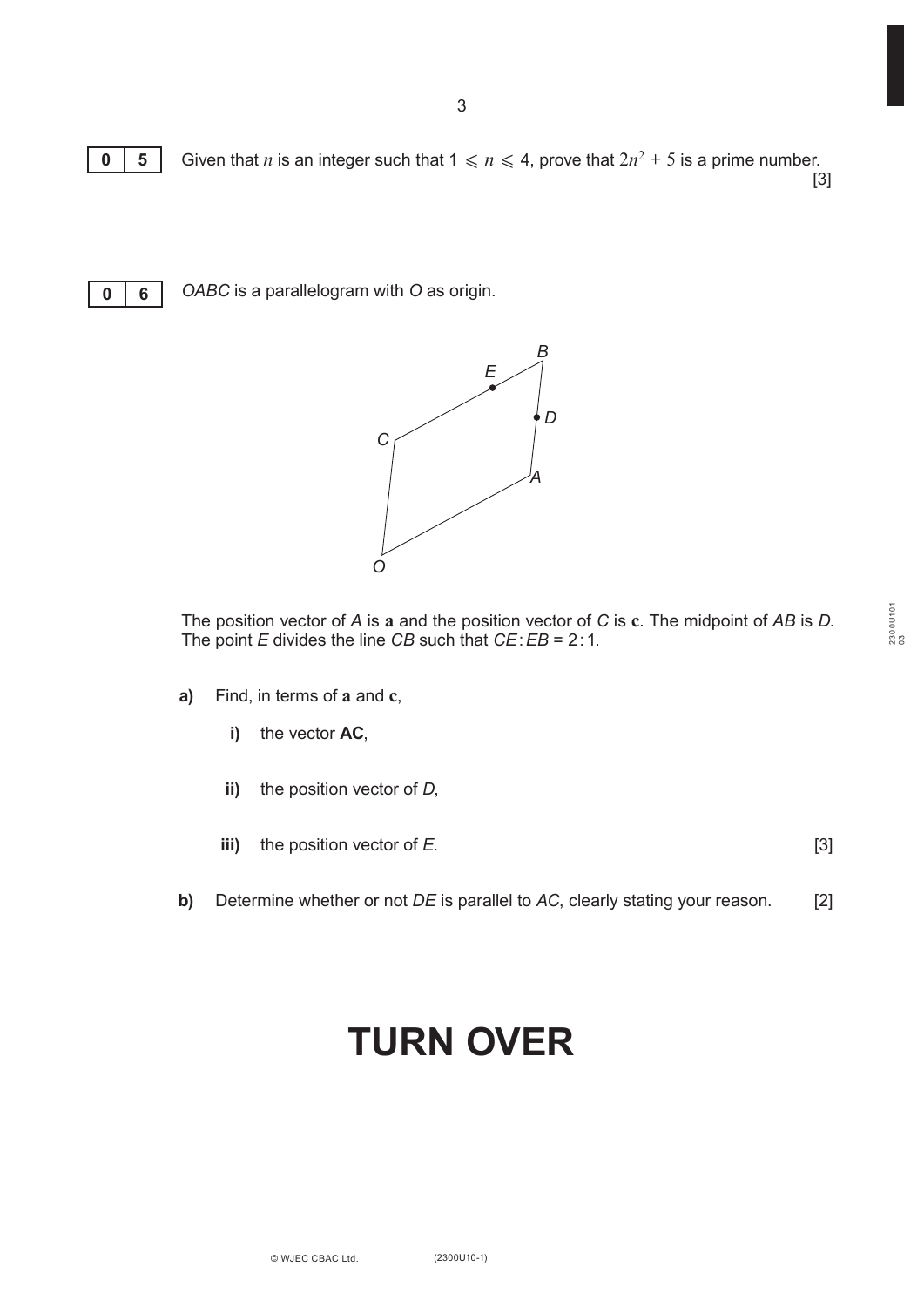4

**0 7**

Given that *a*, *b* are integers, simplify the following. Show all your working.

a) 
$$
\frac{2\sqrt{3}+a}{\sqrt{3}-1}
$$
 [3]

$$
b) \qquad \frac{2\sqrt{6b^2}}{\sqrt{2}} - \sqrt{27} + \sqrt{192} \tag{3}
$$

$$
\begin{array}{|c|c|} \hline \textbf{0} & \textbf{8} \\ \hline \end{array}
$$

**a)** Given that 
$$
y = 2x^2 - 5x
$$
, find  $\frac{dy}{dx}$  from first principles. [5]

**b)** Given that 
$$
y = \frac{16}{5}x^{\frac{1}{4}} + \frac{48}{x}
$$
, find the value of  $\frac{dy}{dx}$  when  $x = 16$ . [3]

**0 9**

The points *A*(–2, 4) and *B*(6, 10) are such that *AB* is the diameter of a circle.

- **a)** Show that the centre of the circle has coordinates (2, 7). [1]
- **b)** The equation of the circle is  $x^2 + y^2 + ax + by + c = 0$ . Determine the values of  $a, b, c$ . [3]

A straight line, with equation  $y = x + 6$ , passes through the point A and cuts the circle again at the point *C*.

- **c)** Find the coordinates of *C*. [5]
- **d)** Calculate the exact area of the triangle *ABC*. [3]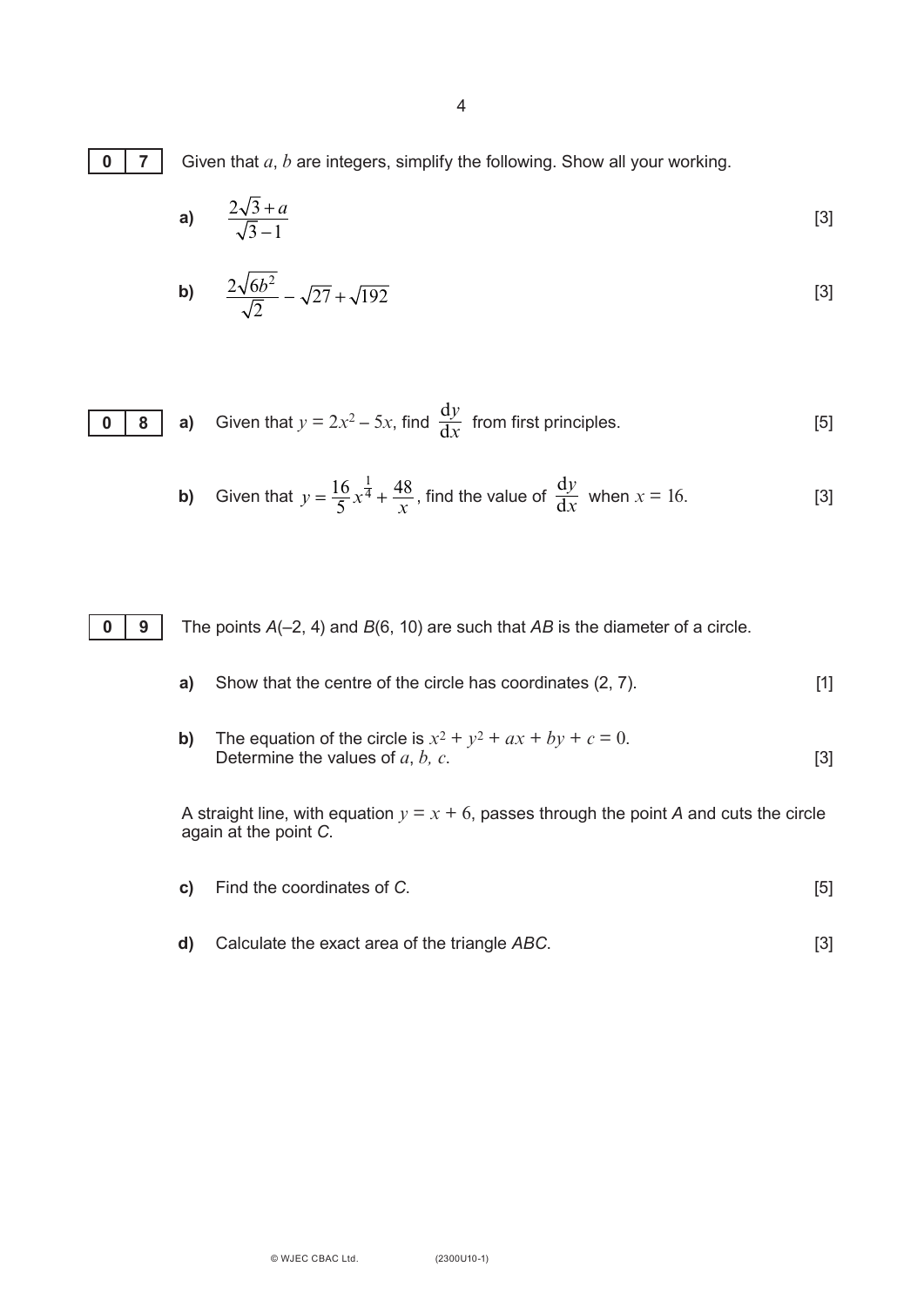5

|--|

**a)** Solve the following simultaneous equations.

$$
3^{3x} \times 9^y = 27
$$
  

$$
2^{-3x} \times 8^{-y} = \frac{1}{64}
$$
 [6]

**b)** Find the value of *x* satisfying the equation

$$
\log_a 3 + 2\log_a x - \log_a (x - 1) = \log_a (5x + 2).
$$
 [7]



Two quantities are related by the equation  $Q = 1.25P<sup>3</sup>$ . Explain why the graph of  $log_{10}Q$  against  $log_{10}P$  is a straight line. State the gradient of the straight line and the intercept on the  $log_{10}Q$  axis of the graph. intercept on the  $log_{10}Q$  axis of the graph.

|  | 1 2 In the binomial expansion of $(2-5x)^8$ , find |
|--|----------------------------------------------------|
|  |                                                    |

| a) | the number of terms,                                                         |     |
|----|------------------------------------------------------------------------------|-----|
| b) | the 4 <sup>th</sup> term, when the expansion is in ascending powers of $x$ , | [2] |
| C) | the greatest positive coefficient.                                           |     |

# **TURN OVER**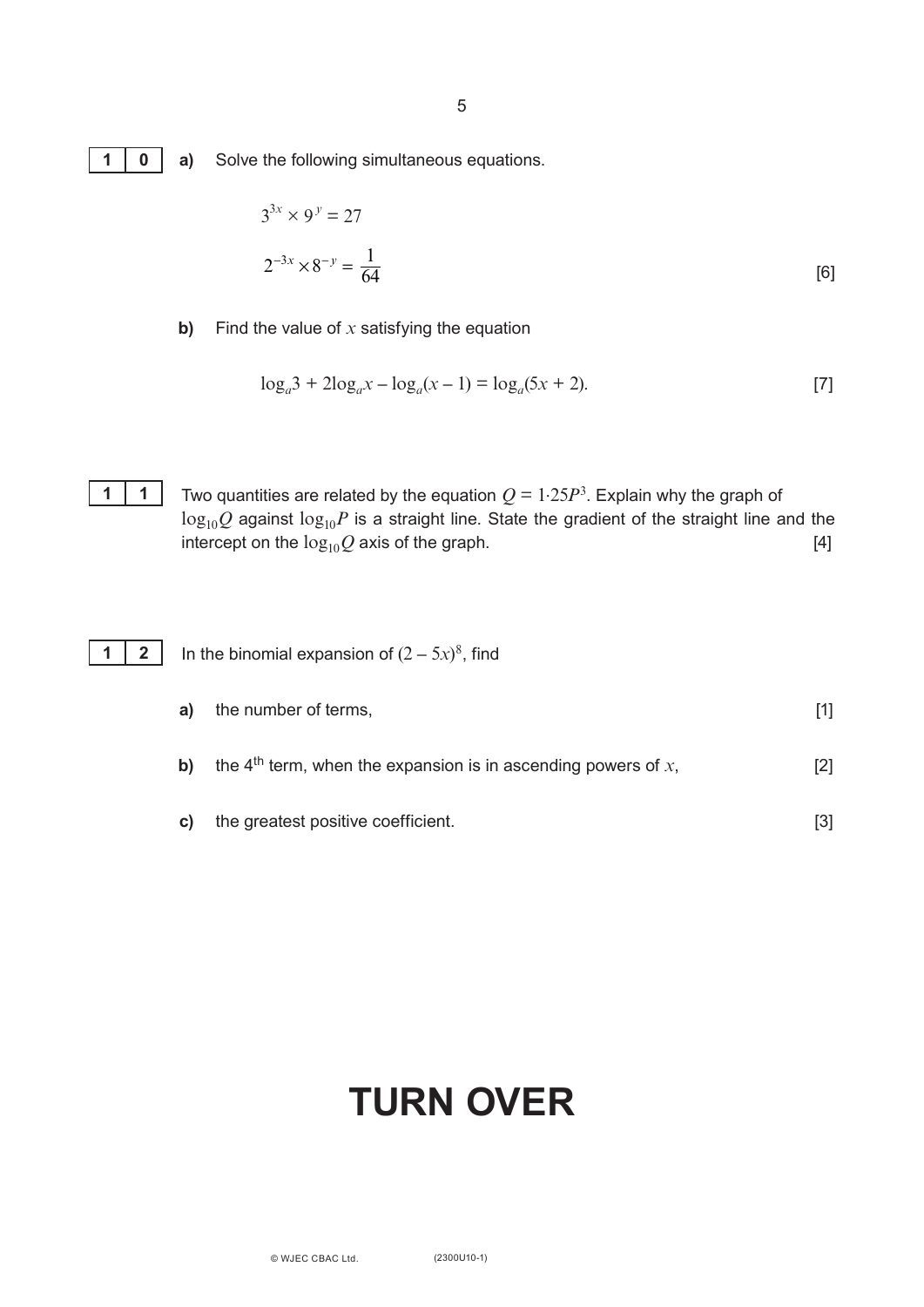- A curve *C* has equation  $y = \frac{1}{9}x^3 kx + 5$ . A point *Q* lies on *C* and is such that the tangent to *C* at *Q* has gradient –9. The *x*-coordinate of *Q* is 3. **1 3**
	- **a)** Show that  $k = 12$ . [3]
	- **b)** Find the coordinates of each of the stationary points of *C* and determine their nature. [6]
	- **c)** Sketch the curve *C*, clearly labelling the stationary points and the point where the curve crosses the *y*-axis. [2]



The diagram below shows a triangle *ABC* with *AC* = 5cm, *AB* = *x*cm, *BC* = *y*cm and angle *BAC* = 120°. The area of the triangle *ABC* is 14cm2.



Find the value of *x* and the value of *y*. Give your answers correct to 2 decimal places. [6]